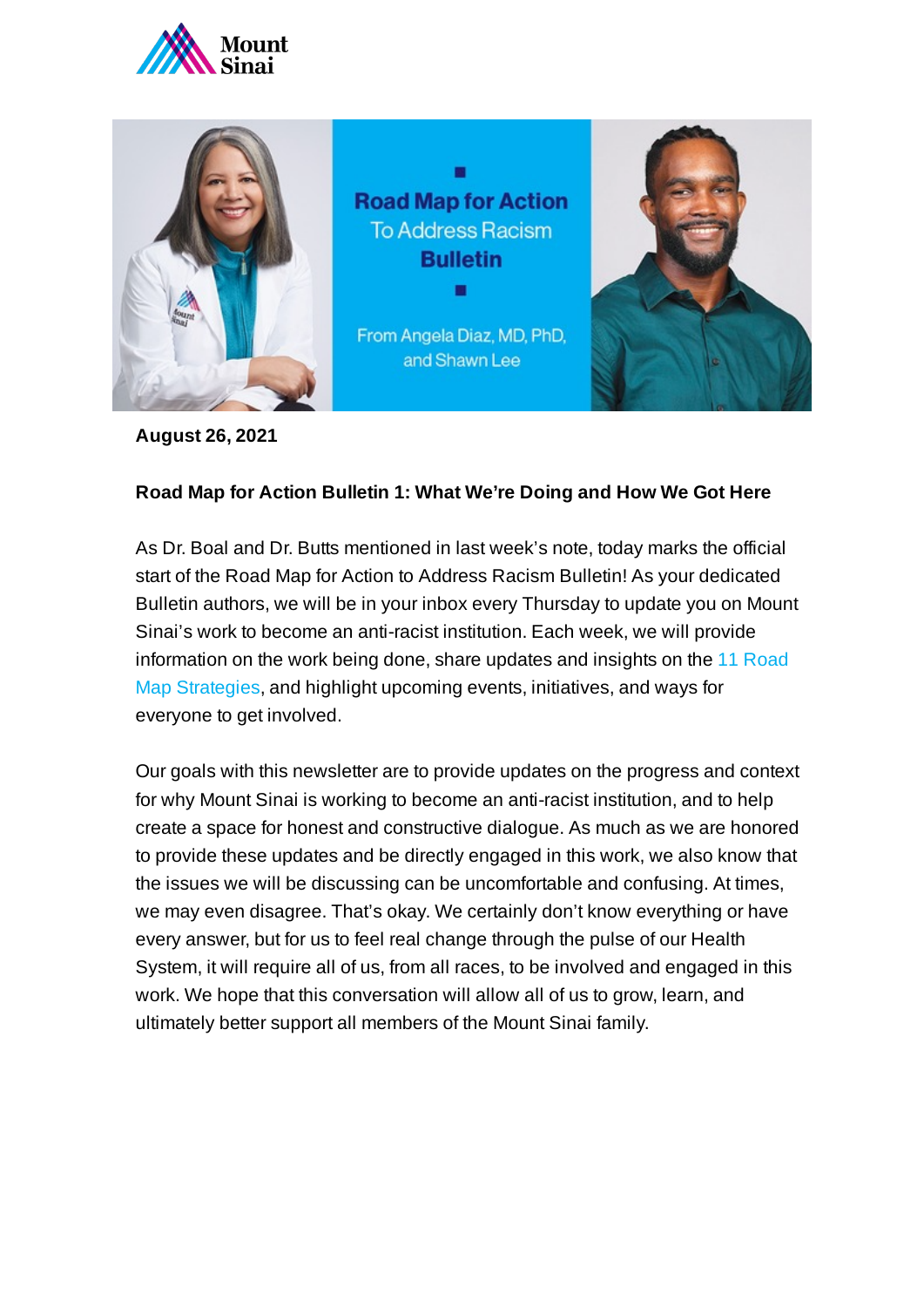As we delve deeper into this work and begin to share regular updates on Mount Sinai's progress, we feel that it's important to remind everyone how we got here. Last year, after the murder of George Floyd by a police officer was captured on cellphone video, Mount Sinai's leadership created a [task force](https://www.mountsinai.org/about/addressing-racism/road-map/charge) charged with creating specific recommendations to make our Health System an anti-racist institution. In May 2021, Mount Sinai leadership hosted a [Town](https://www.youtube.com/watch?v=csnet0SNolI) Hall (note: closed caption is not visible in this video) to discuss their efforts and unveil the 11 Road Map strategies. We encourage everyone to take some time, re-watch the Town Hall video, and harness this energy going into the fall as we continue this important work.

## **Mount Sinai Road Map to Address Racism Town Hall**





We Stand in Solidarity Against Racism. And We Are Committed to Equity in Health Care.



While Mount Sinai's efforts to become an anti-racist institution are outlined in 11 specific strategies—all of which are led by Mount Sinai leaders—fundamental to the success of this initiative will be providing growth, support, and opportunity for all members of the Mount Sinai community, especially people of color. This is explicitly outlined in **Strategies 7 and 8**, which focus on redesigning our operational structures with an anti-racist and equity lens and increasing recruitment, hiring, and retention of underrepresented groups.

With more leaders of color across Mount Sinai, we will also be able to better promote equity in mentorship—the focus of **Strategy 9**. To that end, we want to highlight a number of mentorship programs concentrated on increasing diversity and inclusion across our Health System: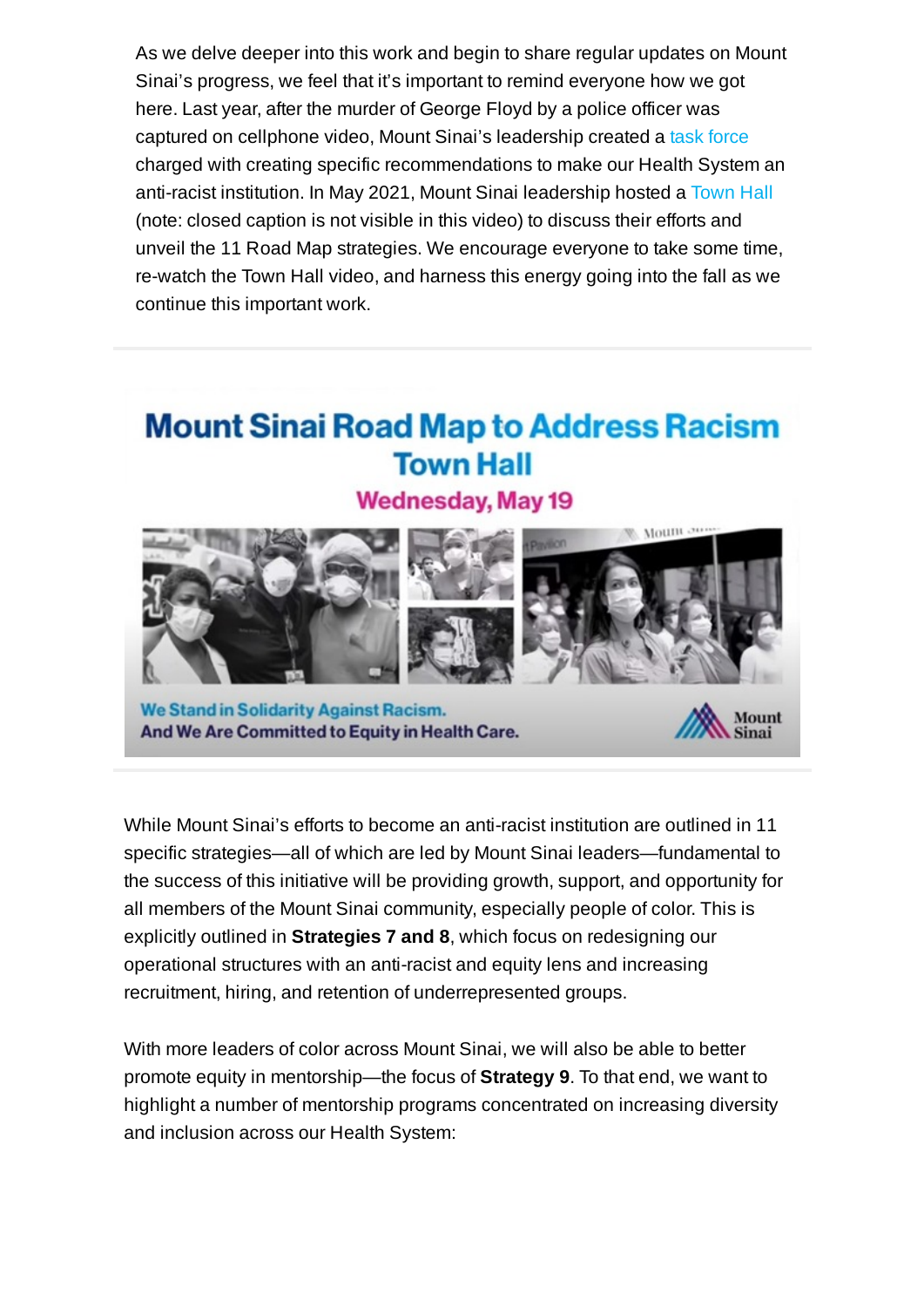- The **MSHS LINC Mentorship Program** was launched in July and is designed for individuals from underrepresented minority groups in health care who are interested in **L**earning, **I**nvesting, **N**etworking, and **C**onnecting through mentorship. LINC mentees are granted access to opportunities for career development, advice, exposure, and advocacy to further accelerate their professional growth. While this program is only a month old as a system-wide initiative, it is already earning accolades—the Mount Sinai Beth Israel Downtown Diversity Council will receive a **Top 10 Diversity Action Award** for a pilot version of this program that they ran earlier this year. For more information, email Diane Adams at [diane.adams@mountsinai.org.](mailto:diane.adams@mountsinai.org)
- The **Black Executive Acceleration Program** is aimed at high-potential Black leaders in mid-level management roles who aspire to progress into senior leadership positions. Throughout the yearlong program, the 15 staff members who are participating will build relationships with C-suite executives, network with their peers, and learn about a wide breadth of executive leadership topics. They are also paired with senior leaders; representatives from the Office for Diversity and Inclusion, Talent Development and Learning, and Talent Acquisition and Retention; and executive sponsors to help further their career development. For more information, email Diane Adams at [diane.adams@mountsinai.org.](mailto:diane.adams@mountsinai.org)
- The **Mount Sinai Biomedical Laureates Program** has entered its second year and is actively recruiting four Black or Latinx faculty members in the basic and clinical sciences at the assistant, associate, or full professor rank. Laureates chosen will earn a competitive startup package based on their scientific and professional development needs, including five years of salary support and support from an External Advisory Board composed of regional and national scientists. By increasing diversity among faculty at the Icahn School of Medicine at Mount Sinai, this program will address historic shortfalls in experiences, perspectives, and scholarly interests at medical schools nationwide, while creating a critical mass of role models and mentors of color—helping foster the recruitment and retention of students and fellows from underrepresented groups and planting the seeds for more diversity in the years to come. So far, two Laureates have been named, and the next round of applications are due Friday, October 1, 2021. For more information or to apply, click [here.](https://icahn.mssm.edu/research/laureates)
- Finally, to help bring all of this work and other initiatives together, our Talent Development and Learning team has also created a **Mentoring Steering Committee** for the entire Health System. This committee unites leaders of all mentoring programs—especially those focused on promoting equity through mentoring—to leverage existing resources, share best practices, and amplify our collective efforts to help all members of the Mount Sinai community grow, develop professionally, and advance in their careers.